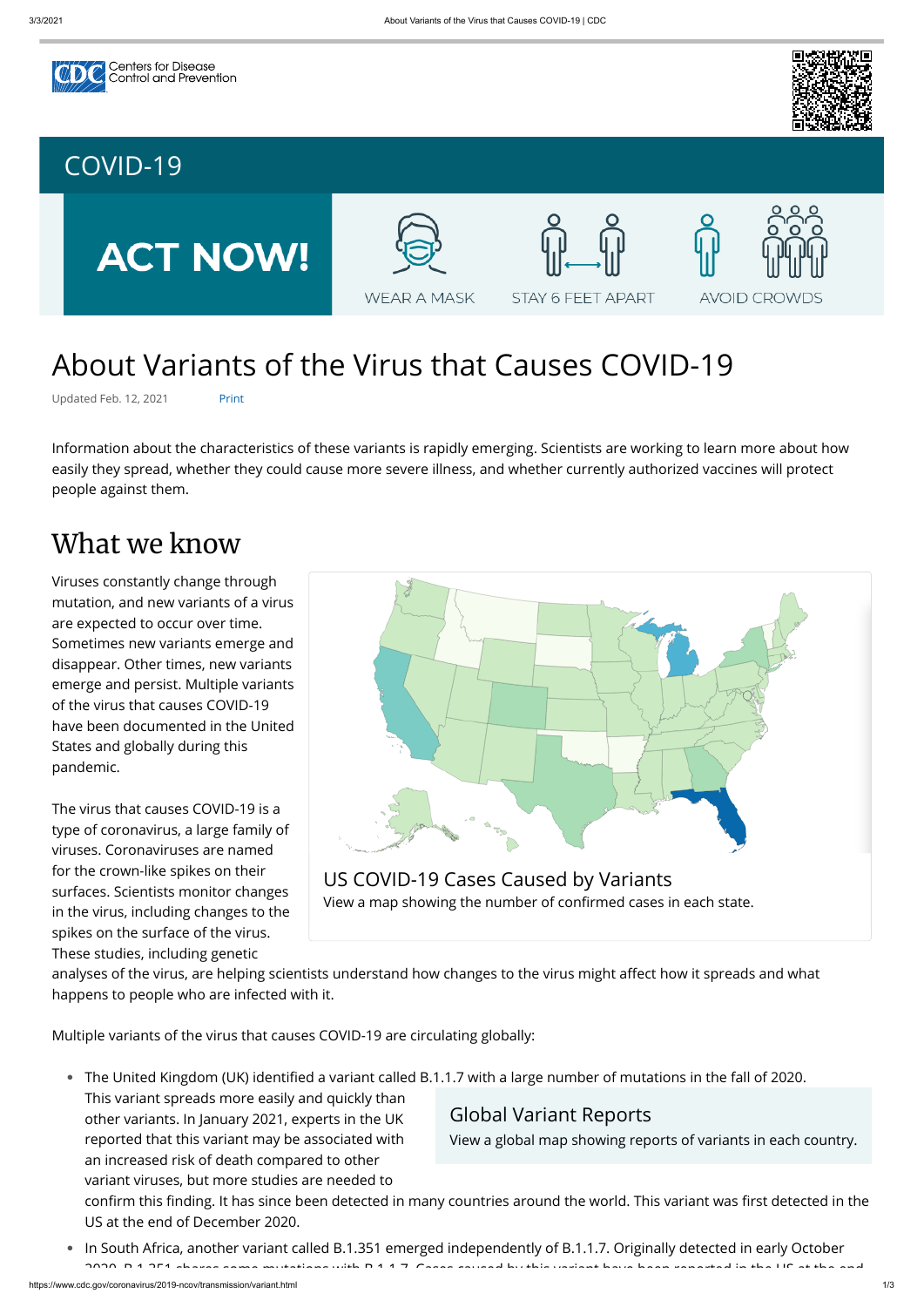2020, B.1.351 shares some mutations with B.1.1.7. Cases caused by this variant have been reported in the US at the end of January 2021.

• In Brazil, a variant called P.1 emerged that was first identified in travelers from Brazil, who were tested during routine screening at an airport in Japan, in early January. This variant contains a set of additional mutations that may affect its ability to be recognized by antibodies. This variant was first detected in the US at the end of January 2021.

- How widely these new variants have spread **●**
- How the disease caused by these new variants differs from the disease caused by other variants that are currently circulating
- How these variants may affect existing therapies, vaccines, and tests

These variants seem to spread more easily and quickly than other variants, which may lead to more cases of COVID-19. An increase in the number of cases will put more strain on health care resources, lead to more hospitalizations, and potentially more deaths.

Public health officials are studying these variants quickly to learn more to control their spread. They want to understand whether the variants:

- Spread more easily from person-to-person **●**
- Cause milder or more severe disease in people
- Are detected by currently available viral tests **●**
- Respond to medicines currently being used to treat people for COVID-19 **●**
- Change the effectiveness of COVID-19 vaccines

So far, studies suggest that antibodies generated through vaccination with currently authorized vaccines recognize these variants. This is being closely investigated and more studies are underway.

Rigorous and increased compliance with public health mitigation strategies, such as vaccination, physical distancing, use of masks, hand hygiene, and isolation and quarantine, is essential to limit the spread of the virus that causes COVID-19 and protect public health.

## What we do not know

Scientists are working to learn more about these variants, and more studies are needed to understand:

## What it means

# What CDC is doing

CDC, in collaboration with other public health agencies, is monitoring the situation closely. CDC is working to monitor the spread of identified variants, characterize emerging viral variants, and expand its ability to find new SARS-CoV-2 variants. CDC is collaborating with EPA to confirm that disinfectants on EPA's [List N: Disinfectants for Coronavirus \(COVID-19](https://www.epa.gov/pesticide-registration/list-n-disinfectants-coronavirus-covid-19)  $\boxtimes$  ) inactivate these variant viruses. As new information becomes available, CDC will provide updates.

#### More Information

#### [Genomic Surveillance for SARS-CoV-2 Variants](https://www.cdc.gov/coronavirus/2019-ncov/cases-updates/variant-surveillance.html)

#### [SARS-CoV-2 Variants](https://www.cdc.gov/coronavirus/2019-ncov/cases-updates/variant-surveillance/variant-info.html)

[National Genomic Surveillance Dashboard](https://www.cdc.gov/coronavirus/2019-ncov/cases-updates/variant-surveillance/genomic-surveillance-dashboard.html)

[Emerging SARS-CoV-2 Variants](https://www.cdc.gov/coronavirus/2019-ncov/more/science-and-research/scientific-brief-emerging-variants.html)

[Requirement for Proof of Negative COVID-19 Test for All Air Passengers Arriving from the UK to the US](https://www.cdc.gov/coronavirus/2019-ncov/travelers/testing-UK-air-travelers.html)